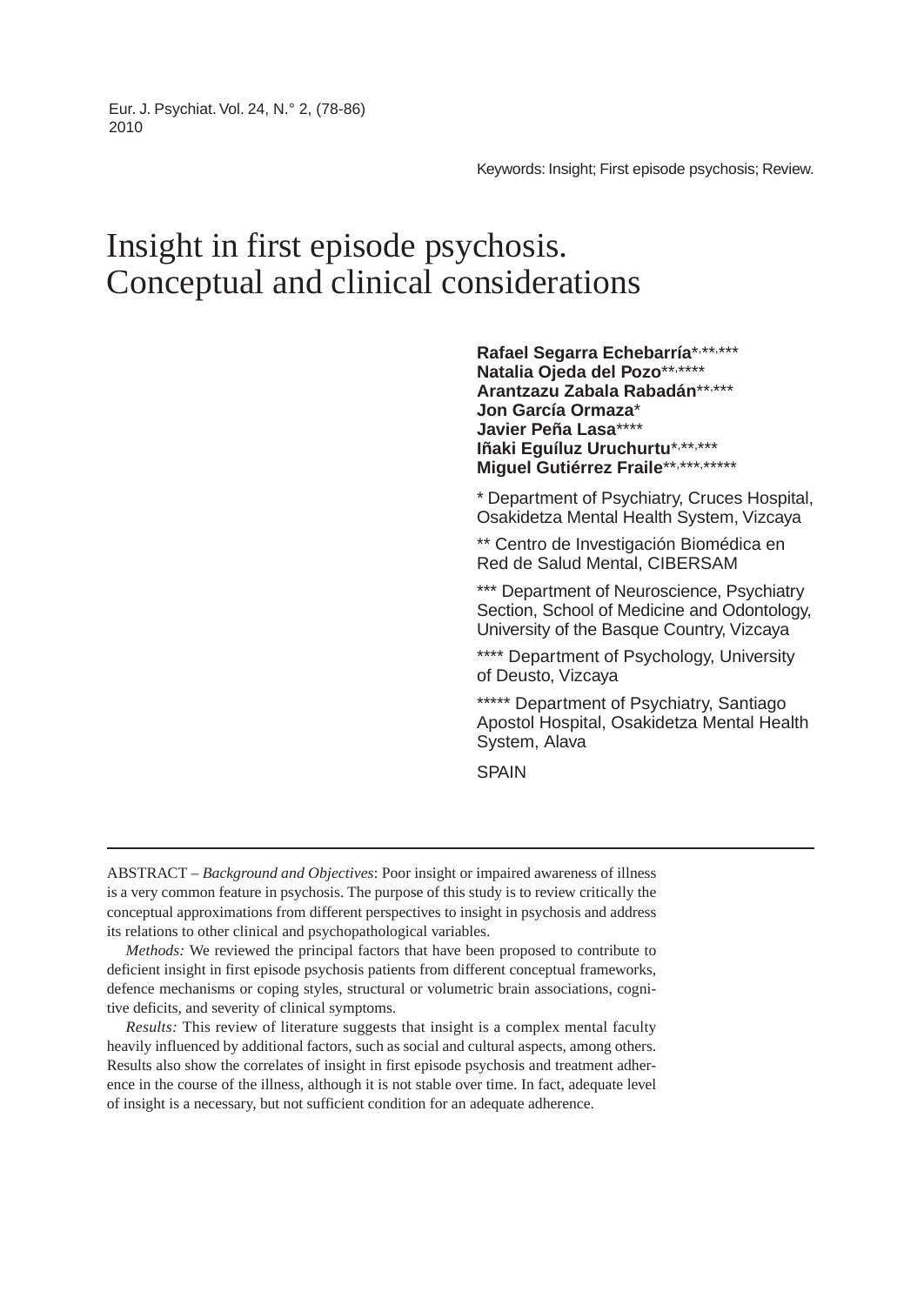*Conclusions*: Insight is a complex and multidimensional mental faculty that is a key factor in the prognosis of the illness. The link between both is probably mediated by the interaction of additional variables such as DUP, affective symptoms, sociodemographics, and drug abuse. Due to the complex relationships among insight, cognition and psychopathology in psychosis, these three factors could be considered as semi-independent phenomena. Finally, the neuroscience perspective about insight in psychosis is an especially productive research line that has contributed to a better understanding of the complex picture.

Received: 19 December 2008 Revised: 10 September 2009 Accepted: 15 September 2009

# **Insight: a complex and multidimensional concept**

#### The delimitation of the concept

"Self" is a complex notion that brings together more than 25 centuries of reflections from different authors and areas of knowledge: philosophy, theology, sociology, psychology and psychopathology among others. The modern conceptualization of "insight" is built on the combined contributions of different areas of the neuroscience, that since the late-20<sup>th</sup> century have been derived from the study of that global notion of "Self". This more recent concept of insight has received an increased interest from clinicians, forensics and researchers. Insight is also referred into psychiatric literature as awareness of illness, adherence to treatment and denial.

Insight is defined as a phenomenon encompassing not only awareness of illness, but also awareness of illness consequences in the relation of the patient with the world<sup>1</sup>. It is widely recognized that when considering insight from a clinical approach, we are facing a complex mental faculty, that may be continuous (although there may be the possibility of a partial insight), multidimensional, and heavily influenced by social and cultural factors.

Among the primary dimensions of insight, the following are included<sup>1</sup>:

- 1. The awareness of having an illness, its signs and symptoms.
- 2. The awareness and attribution of recognizable symptoms to that illness.
- 3. The temporal projection of the insight, distinguishing between actual or retrospective insight, and assuming that insight may vary in extend across different stages of the psychotic process.

#### Additional factors related to insight

The presence of an adequate degree of insight has been associated with a better clinical and functional outcome in patients with psychosis2. Whereas low levels of insight are frequent (50-80%) among patients with schizophrenia<sup>3</sup>, studies on first episode psychosis (including schizophrenia spectrum disorders) have shown comparable higher levels of insight at baseline (60%) with significant improvements up to 80% at oneyear follow-ups, with long term stabilization at 2-3 years follow-ups (78.6% and 82.8%, respectively)<sup>4</sup>. For bipolar disorder, deficits in insight are comparable to the schizophrenia described ones<sup>5</sup>.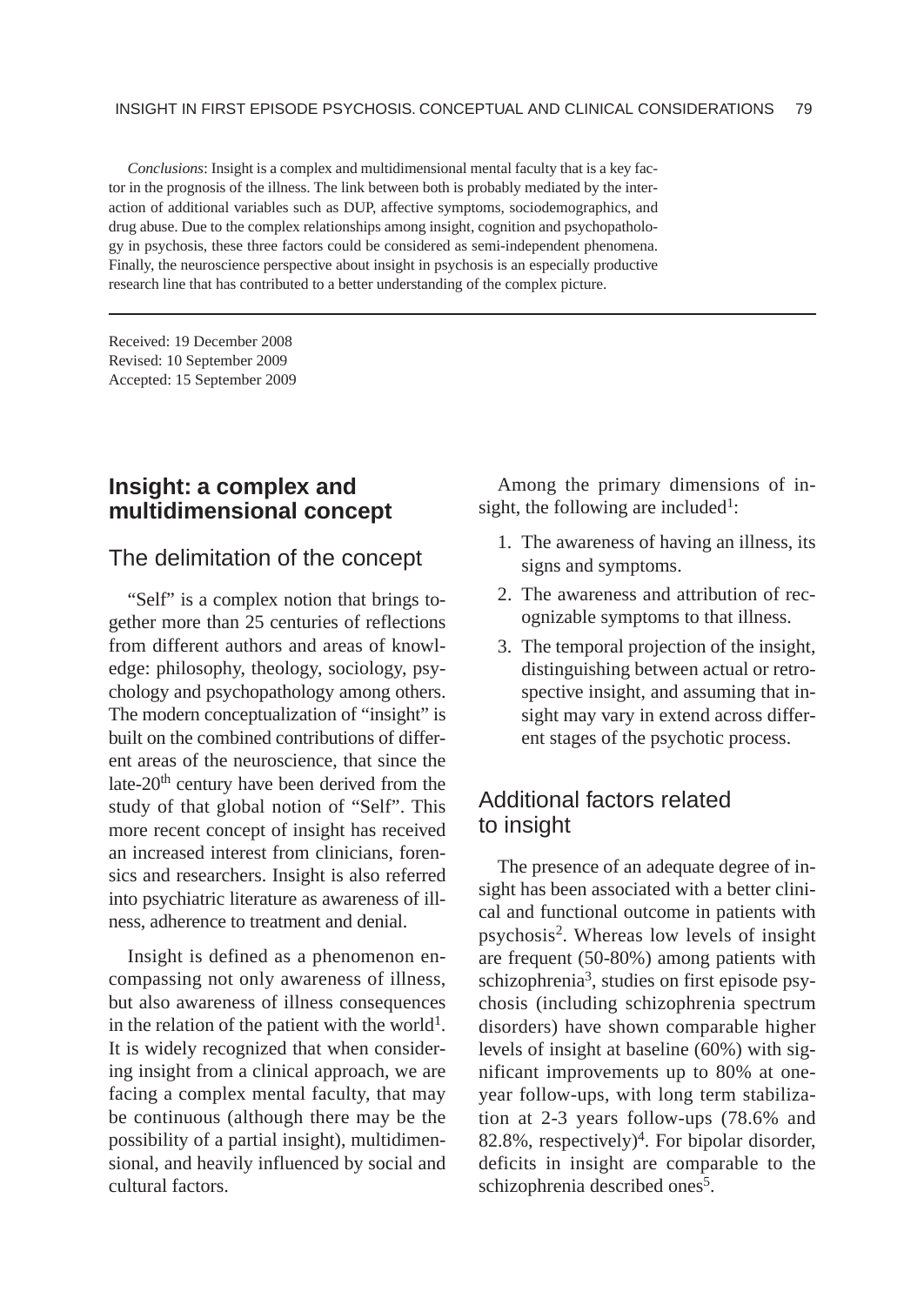### **Poor insight and coping styles. Post-psychotic depression and suicide risk**

# The psychodynamic approach to insight

The psychodynamic formulation of insight holds that poor insight represents an unconscious and adaptive defence mechanism that helps the patient to cope with the threatening and distressing diagnosis of psychosis and its consequences.

Melanie Klein maintained that denial and scission are basic and common defence mechanisms in psychosis, adding in a second term the mechanism of projective identification. Denial of the psychotic symptoms has been one of the most studied coping styles in psychosis related to poor insight, considering present and future time. Some authors have suggested that this mechanism may protect patients from depression, and that reduction of the intensity of denial over time may be a possible etiopathological factor for post-psychotic depression or "depressive realism"6.

# Insight and prognosis in psychosis

Different studies have associated higher degrees of insight in first episode psychosis patients with a poorer initial prognosis. This poorer prognosis is explained by the elevated frequencies of post-psychotic depression among these patients with an adequate insight, and by the additional increased suicide risk in this group during the early course of the illness. For a more critical consideration of this association, the following results from literature should be noted:

1. A higher insight during the baseline assessment in a first episode psychosis

patient is positively correlated with a higher prevalence of depressive symptoms at this time<sup>3</sup>.

- 2. A higher degree of insight predicts a higher risk for a subsequent post-psychotic depression, and a higher risk of suicide during the first four years after receiving the diagnosis of psychosis4.
- 3. Approximately 11% of the first episode psychosis patients, present self-harm episodes prior to their first diagnosis with an increased risk associated to male gender, low social class, depression, a longer DUP and increased insight<sup>7</sup>.
- 4. Finally, a recent systematic review has not found any definitive association between insight and violence, expressed as physical hetero-aggressive behaviours<sup>8</sup>.

# **Poor insight and neuroscience correlates**

# Brain volume findings and insight

The main clinical symptoms of the denominated "frontal lobe syndrome" are: perseveration, impulsivity, lack of inhibition, stereotypic behaviour, executive dysfunction, attentional deficits, lack of initiation, apathy, personality disturbances, "localerror monitoring" and lack of awareness on deficits. Research aimed to associate deficits of insight with brain abnormalities and deficits in specific cognitive domains, has been focused on the study of prefrontal cortex (dorsolateral, prefrontal and orbitofrontal regions).

Consistent findings show an association between poor insight in first episode psychosis patients (schizophrenia spectrum dis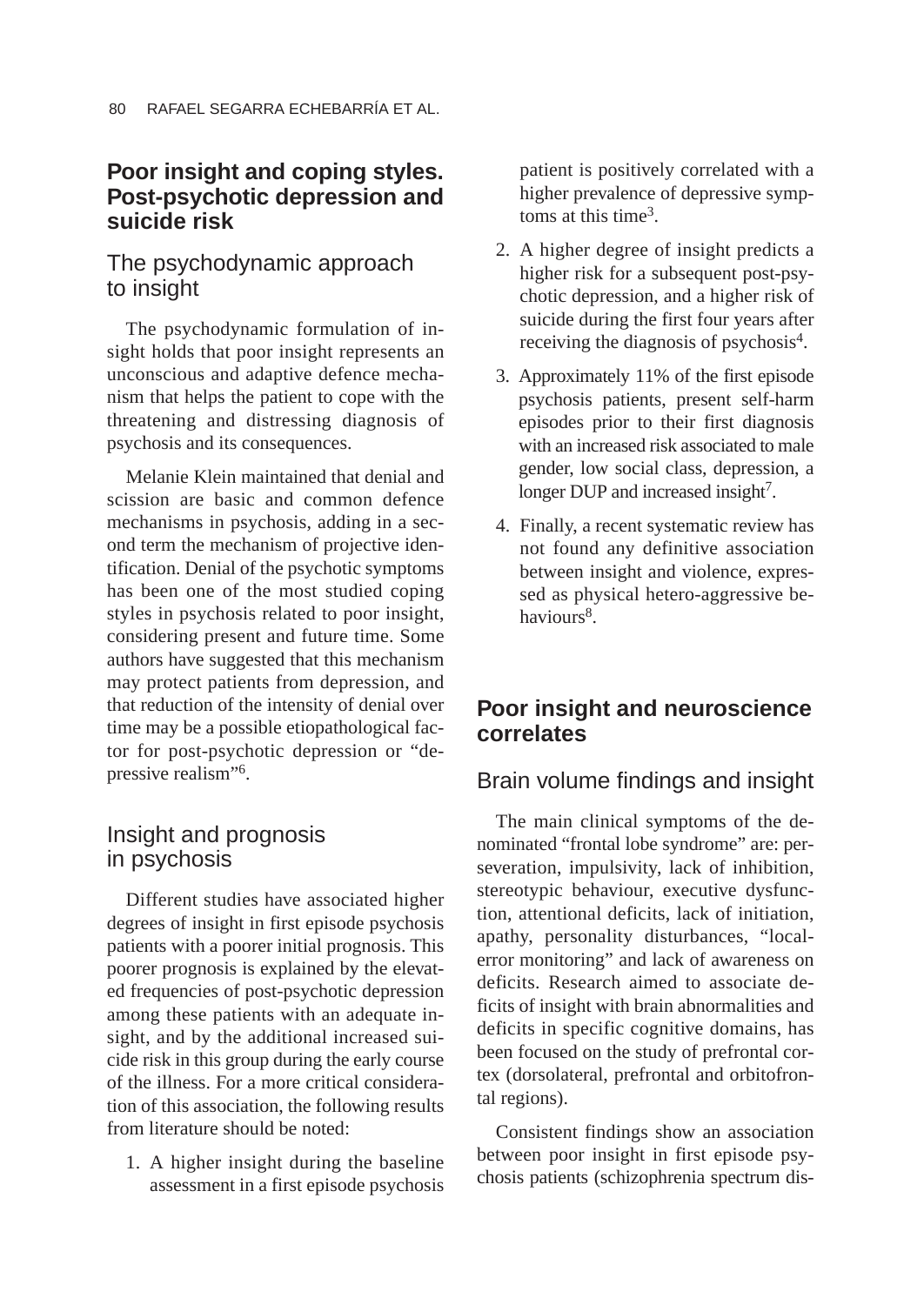orders) and decreased grey matter volumes in the dorsolateral prefrontal cortex, region that mediates cognitive processes such as executive functioning. Nonetheless, positive findings have been also referred to the right inferoparietal region, thalamus, supramarginal gyrus or the temporal lobes<sup>9</sup>. A recent study has concluded that patients with poor insight also present lower grey matter volumes in the temporal and parietal regions implicated in self-monitoring, working memory and access to internal mental states $10$ .

#### Brain volume, insight, and cognitive deficits

The relevance of these findings is underlined when neuropsychological findings of insight are considered. Some recent studies have supported the hypothesis of memory deficits as underpinning lack of insight, since present experiences must be sustained by the previous ones<sup>11</sup>. According to this literature, patients with psychosis may be unable to maintain in the working memory current information on psychotic symptoms while comparing it with past experiences. This may interfere in the successful categorization of the current symptoms as aberrant, which might be manifested as an apparent lack of insight $12$ .

### **Poor insight, cognitive domains and psychopathological dimensions**

#### The neuropsychological approach to insight

The neuropsychological approach to the understanding of the deficits of insight is partially based on the experimental models proposed by Babinsky for the anosognosia and anosodiaphoria (1914), by Fredericks (1985) for the verbal anosognosia<sup>13</sup>, and more recently by Prigatano for the lack of awareness in the brain injury framework $14$ .

Lewis, in a seminal report published in 1934<sup>15</sup> argues that defectual insight may be secondary to a specific brain injury affecting the normal integration of high cognitive processes. Based on this assumption, the neuropsychological hypothesis argues that poor insight arise form a cognitive deficit that has been experimentally validated from different theoretical models.

### Relations between specific cognitive deficits and defective insight

A review of the literature published on insight and cognition clearly reveals a focus of interest on the examination of prefrontal related cognitive tasks, through performance on the Wisconsin Card Sorting Test (WCST) (Table 1). A recent meta-analysis concludes that there is a significant relationship between perseverative errors on the WCST and poor insight, overcoming the relationship between IQ and insight $16$ .

Additional evidences for the relationship between insight and cognition come from studies on people at an Ultra High Risk State for psychosis. Two different studies have revealed that this population presents greater insight and less impaired working memory performance than first episode patients $6,17$ .

#### Insight, cognition, and psychopathology

Poor insight has been also related with severity of psychotic symptoms (predominantly with the positive and disorganized dimensions, and to a lesser degree with the negative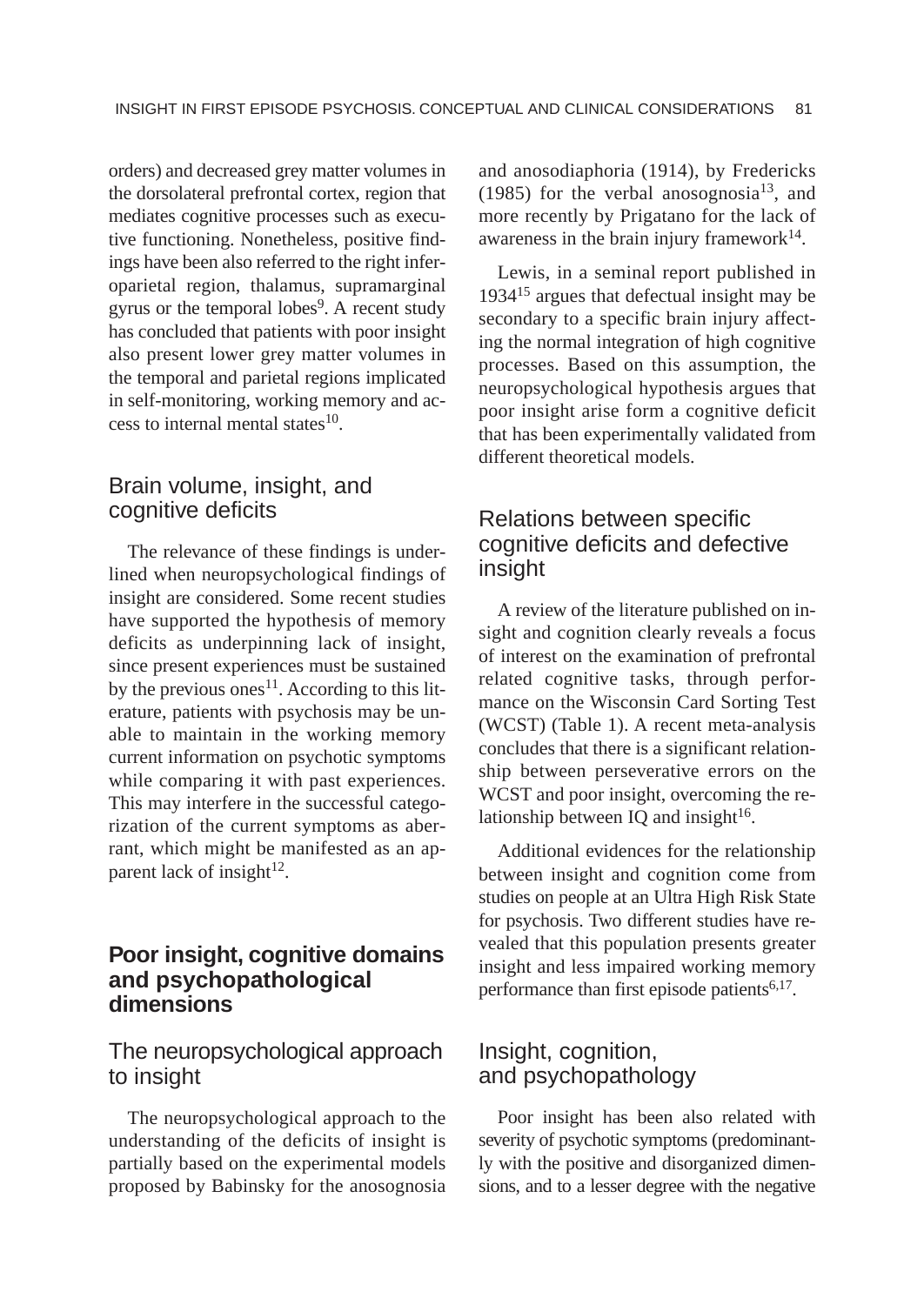#### 82 RAFAEL SEGARRA ECHEBARRÍA ET AL.

Table 1

Some studies of Insight and performance on the Wisconsin Card Sorting Task performance in psychosis

| Positive findings       |                      | Negative findings |                       |
|-------------------------|----------------------|-------------------|-----------------------|
|                         | Patients (N)         |                   | Patients (N)          |
| Rosell et al. (2003)    | Schizophrenia (78)   |                   |                       |
| Lysaker $(2002)$        | Schizophrenia (121)  |                   |                       |
| Chen et al. (2001)      | Mixed Psychosis (80) |                   |                       |
| Laroi et al. $(2000)$   | Schizophrenia (21)   |                   |                       |
| Smith et al. (2000)     | Schizophrenia (46)   | MacCabe (2002)    | Schizophrenia (89)    |
| Marks et al. (1999)     | Schizophrenia (59)   | Simon (2001)      | Schizophrenia (38)    |
| Young et al. (1998)     | Schizophrenia (108)  | Goldberg (2001)   | Schizophrenia (128)   |
| Lysaker et al. (1998)   | Schizophrenia (81)   | Sanz (1998)       | Mixed Psychosis (23)  |
| Voruganti (1997)        | Schizophrenia (52)   | Dickerson (1997)  | Schizophrenia (87)    |
| McEvoy et al. (1996)    | Schizophrenia (32)   | Collins (1997)    | Schizophrenia (58)    |
| Lysaker & Bell $(1994)$ | Schizophrenia (92)   | Ghaemi (1996)     | Bipolar Disorder (16) |
| Young et al. (1993)     | Mixed Psychosis (91) | Cuesta (1995)     | Mixed Psychosis (49)  |

dimension), with later age of onset, and with a worse attitude toward medication (Table 2). On the contrary, higher and more stable degrees of insight have been related with less severe symptoms at long term follow-ups, and with lower rates of re-admissions<sup>2,6</sup>.

Furthermore direct associations are not always found and results are controversial<sup>11,18</sup>. Considering insight as a complex clinical symptom, influenced by other multiple variables (such as sociocultural factors, language or internal mental processes among others), some authors have proposed that the relationships between insight, neurocognition and psychopathology is too complex, and can not be reduced to simple associations. And therefore, these three factors could be considered as semi-independent phenomena in psychosis<sup>2</sup>.

The conceptual background behind this idea is that psychopathology or cognitive symptoms could represent concrete domains involving specific brain regions, which act as moderators of global brain functioning and higher mental processing. This framework may also request a continuous reformulation of psychopathology as a science, with an updated integration of novel findings and neurobiological techniques, and may be represented by an epistemological review of the field with contributions from philosophy and neuroscience<sup>19</sup>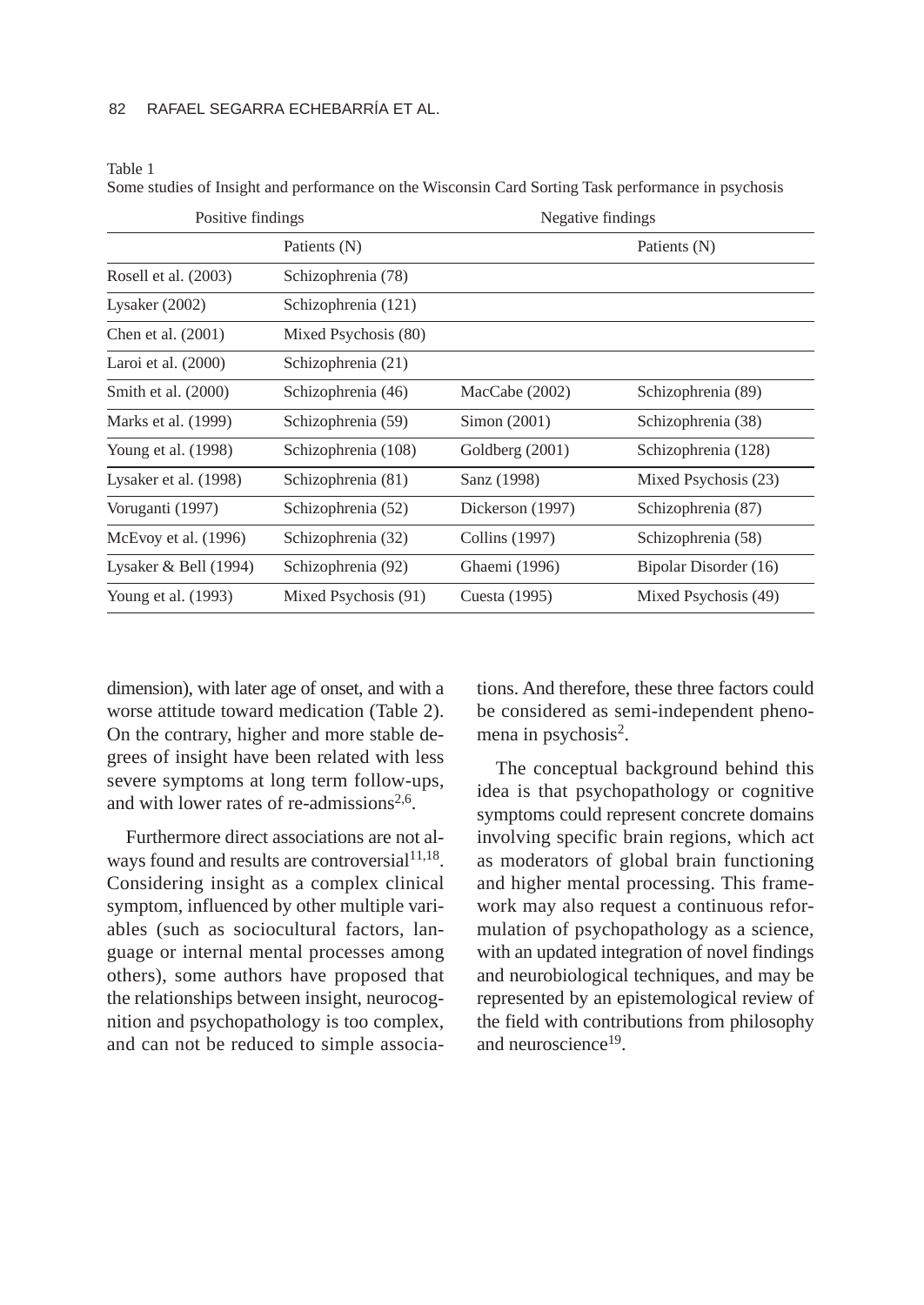| Negative findings  | Positive findings                                               | Results                                                                                                                                                                                  |  |
|--------------------|-----------------------------------------------------------------|------------------------------------------------------------------------------------------------------------------------------------------------------------------------------------------|--|
| Whittman 1991      |                                                                 | Independent factors                                                                                                                                                                      |  |
| Bartko et al. 1988 |                                                                 | Independent factors                                                                                                                                                                      |  |
| McEvoy et al. 1989 |                                                                 | Independent factors                                                                                                                                                                      |  |
| Amador et al. 1993 |                                                                 | Independent factors                                                                                                                                                                      |  |
| Cuesta et al. 2000 |                                                                 | Semi-Independent factors                                                                                                                                                                 |  |
|                    | Markova et al. 1992<br>Young et al. 1993<br>Ueatmsu et al. 1993 | Significant relationship with severity of general<br>psychopathology                                                                                                                     |  |
|                    | Amador 1994                                                     | Modest relationship with delirant ideation, thought<br>disorder and disorganized behaviour                                                                                               |  |
|                    | Amador 1995                                                     | Significant relationship with negative symptoms                                                                                                                                          |  |
|                    | Mintz et al. 2003                                               | Small negative association with global, positive and<br>negative symptoms. Small positive association with<br>depressive symptoms. Moderator variables:<br>acute status and age of onset |  |
|                    | Lincoln et al. 2007                                             | Meta-analysis: 3 studies with negative findings;<br>2 inconclusive studies; 4 studies with positive findings for<br>associations between past insight and disorganized<br>symptoms       |  |
|                    | Rocca et al. 2008                                               | Significant relationship with positive and general<br>symptoms                                                                                                                           |  |

Table 2 Some studies of psychopathological dimensions and its relationship with insight in psychosis

# **Getting into the specific interactions among variables**

#### Findings depend on the measure used to assess insight

Several authors support that there are medium to high inter-correlations among several scales measuring insight (ITAQ, SAI, SUMD, item G12 PANSS, IS, item insight PSE e Insight Scale), suggesting that they seem to be assessing the same clinical target. However, this inter-correlation appears to be lower when past aspects of insight, or cognitive dimensions of insight, are being assessed<sup>8</sup>.

A study on first episode patients (schizophrenia spectrum disorders) concludes that the measure with a greater correlation with insight from the PANSS is item G9 ("unusual thoughts"), assuming that conceptual disorganization (rather than hallucinations and/or delusions) may lead to reasoning difficulties, and consequently to poorer insight (denial, misattributions)<sup>20</sup>.

#### Insight and treatment adherence

Special attention has been paid to the relationship between insight and treatment adherence in first episode psychosis. Adherence and compliance to treatment is a determinant prognostic factor for the clinical and functional outcome of psychotic patients21. Further considerations should include the following: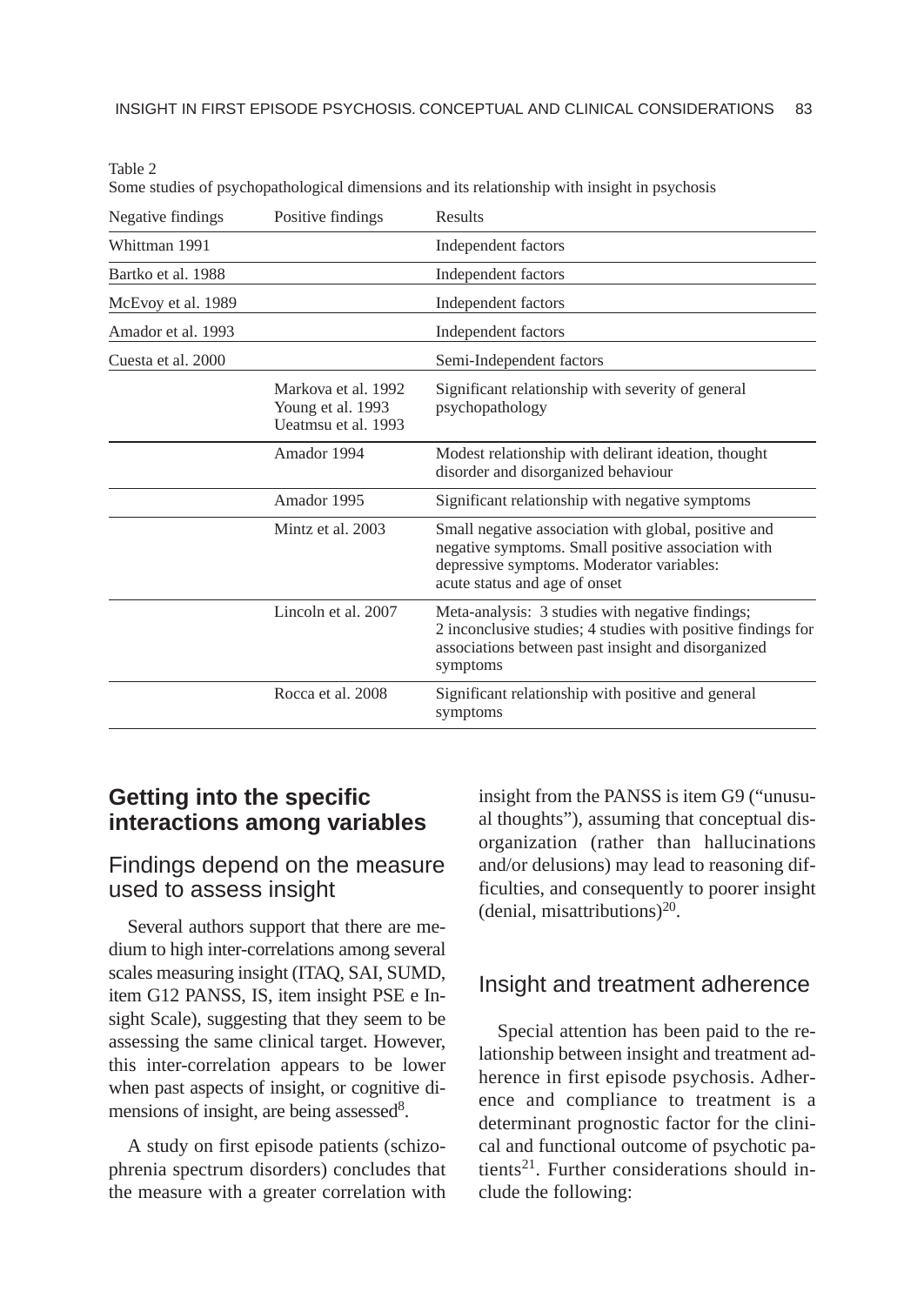- 1. Among the main causes of treatment non-adherence some variables are patient-related (such as lack of insight), but other ones are external characteristic linked to socio-cultural context, therapeutical processes and treatment prescribed.
- 2. Lack of insight explains less than 30% of the variance for treatment non-adherence in first episode patients (schizophrenia spectrum disorders)<sup>22</sup>. Other variables such as psychotic symptoms, syndromic diagnosis, medication adverse effects and drug consumption, are also involved<sup>23</sup>.
- 3. The relationship between insight and treatment adherence is again complex, and not clearly supported $24$ .

A recent meta-analysis concludes that the relationship between insight and treatment adherence is not stable over time. An adequate level of insight is a necessary, but not sufficient condition for an adequate adherence, and lack of insight does not necessarily leads to a poor adherence. Indeed, poor adherence could be addressed with specific therapeutic intervention (long-acting injectable antipsychotic medication, motivation-enhancing therapy, assertive community treatment). Once treatment compliance is ensured, the clinical and functional prognosis of first episode psychosis patients might be relatively independent of their level of insight $24$ .

**Discussion**

Independently of the conceptual perspective, insight is a complex and multidimensional mental faculty influenced by other multiple variables. The relationships among insight, cognition and psychopathology in psychosis are complex and therefore cannot be reduced to simple associations.

From a clinical point of view, lack of insight is determined to be a key factor in the prognosis of the illness. As described, the link between both is probably mediated by the interaction of additional variables such as DUP, affective symptoms, sociodemographics, and drug abuse. The neuroscience perspective about insight in psychosis is an specially productive research line. Associations among insight, cognitive performance and possible neuroanatomic basis have contributed to a better understanding of the complex picture.

Despite of methodological limitations derived from the instrument employed to assess insight, findings have replicated a linkage between lack of insight and treatment adherence. Far from postulating a stable interaction, a critical review of literature leads to conclude that an adequate level of insight is a necessary, but not sufficient condition for an adequate treatment adherence. Furthermore, lack of insight does not necessarily leads to a poor adherence, and should be addressed as a specific therapeutic target with additional resources (long-acting injectable atypical antipsychotic medication, motivation-enhancing therapy, assertive community treatment). Once treatment compliance is ensured, the clinical and functional prognosis of first episode psychosis patients might be relatively independent of their level of insight.

#### **Acknowledgments**

This study was supported by the Instituto de Salud Carlos III, Centro de Investigación Biomédica en Red de Salud Mental (CIBER-SAM); by the Instituto de Salud Carlos III, FIS PI051508; by the Basque Government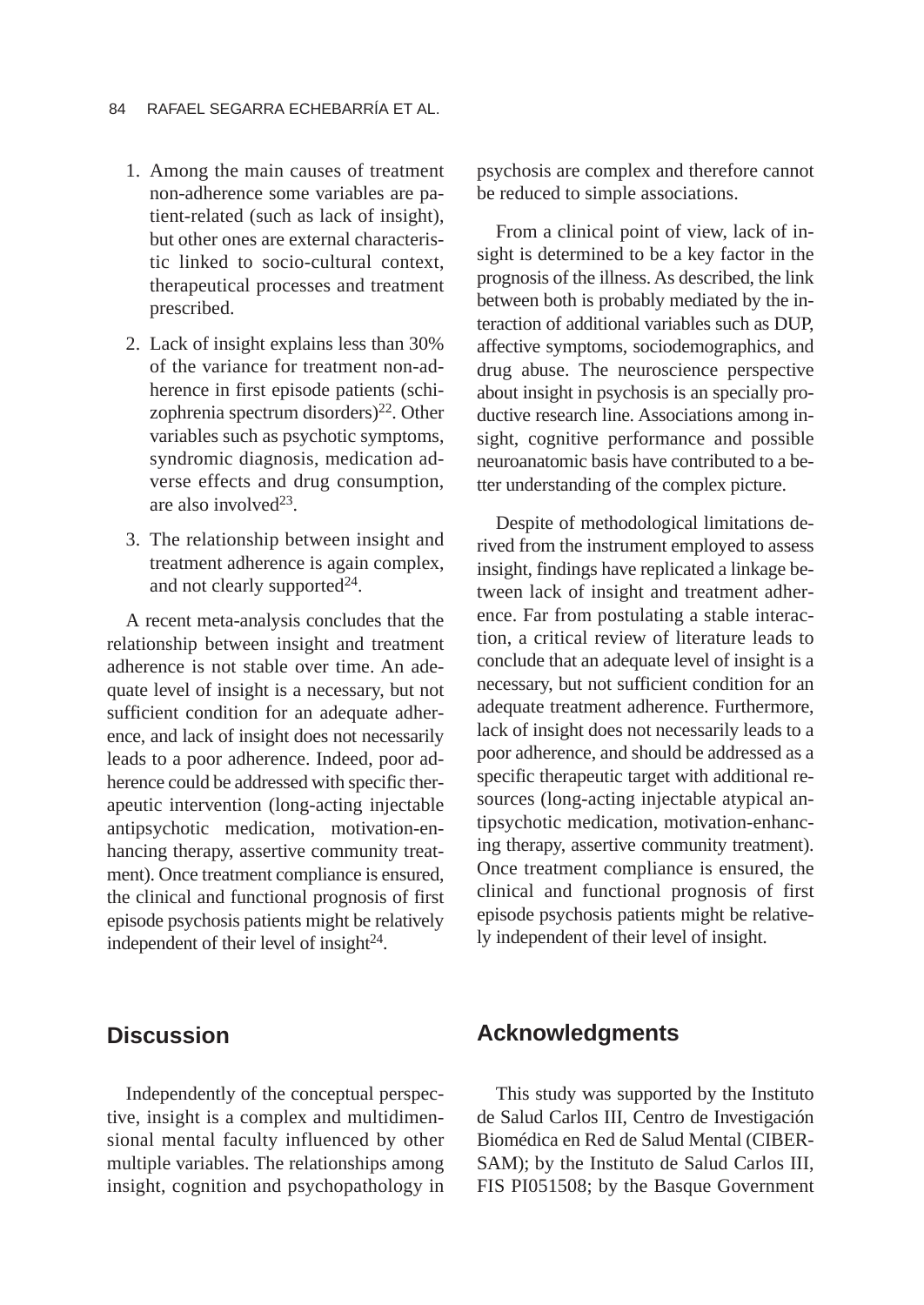Department of Health (Healthcare Research Fund), 2008111010; and by the University of the Basque Country (UPV- EHU).

# **References**

1. Amador XF, Kronengold H. Understanding an assessing insight. In: Amador XF, David A, editors. Insight and Psychosis: awareness of illness in schizophrenia and related disorders, 2nd Ed. New York: Oxford University Press Inc.; 2004. p. 3-30.

2. Mintz AR, Dobson KS, Romney DM. Insight in schizophrenia: a meta-analysis. Schizophr Res 2003; 61: 75-88.

3. Crumlish N, Whitty P, Kamali M, Clarke M, Browne S, McTigue O, et al. Early insight predicts depression and attemped suicide after 4 years in first-episode schizophrenia and schizophreniform disorder. Acta Psychiatr Scand 2005; 112: 449-455.

4. Saeedi H, Addington J, Addington D. The association of insight with psychotic symptoms, depression, and cognition in early psychosis: a 3-year follow-up. Schizophr Res 2007; 89: 123-128.

5. Yen C-F, Cheng C-P, Huang C-F, Yen Y-K, Ko C-H, Chen C-S. Quality of life and its association with insight, adverse effects of medication and use of atypical antipsychotics in patients with bipolar disorder and schizophrenia in remission. Bipol Disord 2008; 10: 617-624.

6. Mutsatsa SH, Joyce EM, Hutton SB, Barnes TRE. Relationship between insight, cognitive function, social function and symptomatology in schizophrenia. Eur Arch Psychiatry Clin Neurosci 2006; 256: 356-363.

7. Harvey SK, Dean K, Morgan C, Walsh E, Demjaha A, Dazzan P, et al. Self-harm in first-episode psychosis. Br J Psychiatry 2008; 192: 178-184.

8. Lincoln TM, Lüllmanna E, Rief W. Correlates and long-term consequences of poor insight in patients with schizophrenia. A systematic review. Schizophr Bull 2007; 33(6): 1324-1342.

9. Nakamura M, Nestor PG, Levitt JJ, Cohen AS, Kawashima T, Shenton ME, et al. Orbitofrontal volume deficit in schizophrenia and thought disorder. Brain 2008; 131(1): 180-195.

10. Cooke MA, Fannon D, Kuipers E, Peters E, Williams SC, Kumari V. Neurological basis of poor insight in psychosis: a voxel-based MRI study. Schizophr Res 2008; 103: 40-51.

11. Lepage M, Buchy L, Bodnar M, Bertrand MC, Malla A. Cognitive insight and verbal memory in First Episode Psychosis. Eur Psychiatry 2008; 23: 368-374.

12. Flashman LA, McAllister TW, Johnson SC, Rick JH, Green RL, Saykin AJ. Specific Frontal Lobe Subregions Correlated With Unawareness of Illness in Schizophrenia: a preliminary study. J Neuropsychiatry Clin Neurosci 2001; 13: 255-257.

13. Laroi F, Barr WB, Keefe RSE. The neuropsychology of insight in psychiatric and neurological disorders. In: Amador XF, David A, editors. Insight and Psychosis: awareness of illness in schizophrenia and related disorders. 2nd Ed. New York: Oxford University Press Inc.; 2004. p. 119-156.

14. Prigatano GP. Disturbances of self-awareness and rehabilitation of patients with traumatic brain injury: a 20-year perspective. J Head Trauma Rehabil 2005; 20(1): 19-29.

15. Lewis A. The psychopathology of insight. J Med Psychol 1934; 14: 332-348.

16. Aleman A, Agrawal N, Morgan KD, David AS. Insight in psychosis and neuropsychological function. Br J Psychiatry 2006; 189: 204-212.

17. Lappin JM, Morgan KD, Valmaggia LR, Brooe MR, Woolley JB, Johns LC, et al. Insight in individuals with an At Risk Mental State. Schizophr Res 2007; 90: 238-244.

18. Cuesta MJ, Peralta V, Zarzuela A, Zandio M. Insight dimensions and cognitive function in psychosis: a longitudinal study. BMC Psychiatry 2006, 6:26.

19. Kircher T, David AS. Self-consciousness: an integrative approach from philosophy, psychopathology and the neurosciences. In: Kircher T, David A, editors. The self in neuroscience and psychiatry. Cambridge: Cambridge University Press; 2003. p. 445-473.

20. Keshavan MS, Rabinowitz J, DeSmedt G, Harvey PD, Schooler N. Correlates of insight in First Episode Psychoses. Schizophr Res 2004; 70: 187-194.

21. Robinson DG, Woerner MG, McMeniman M, Mendelowitz A, Bilder RM. Symptomatic and functional recovery from a first episode of schizophrenia or schizoaffective disorder. Am J Psychiatr 2004; 161: 473-479.

22. Novak-Grubic V, Tavcar R. Predictions of non-compliance in males with first-episode schizophrenia, schizophreniform and schizoaffective disorder. Eur Psychiatry 2002; 17: 148-54.

23. Sim K, Chang YH, Chua TH, Mahendran R, Chong SN, McGorry P. Physical comorbidity, insight, quality of life and global functioning in FEP schizophrenia: a 24 month, longitudinal, outcome study. Schizophr Res 2006, 88: 82-89.